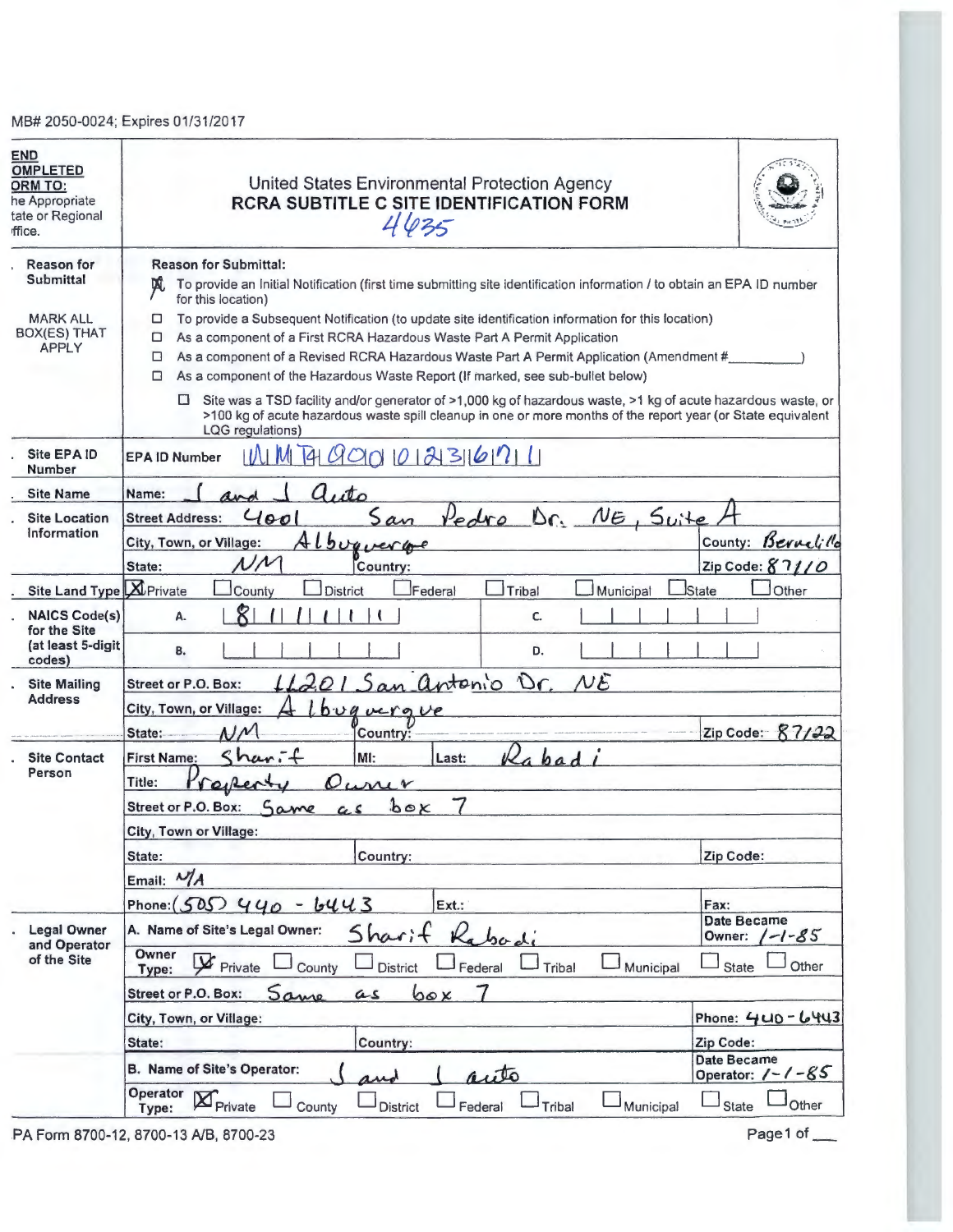| <b>EPA ID Number</b>                                                                                                                                                                                                                                      |                                      |                                                                                                                                                                                                                                                                                                                                                                             |                                                                                                                                                                                    | OMB#: 2050-0024; Expires 01/31/2017                                                                                                                                                                                                    |  |
|-----------------------------------------------------------------------------------------------------------------------------------------------------------------------------------------------------------------------------------------------------------|--------------------------------------|-----------------------------------------------------------------------------------------------------------------------------------------------------------------------------------------------------------------------------------------------------------------------------------------------------------------------------------------------------------------------------|------------------------------------------------------------------------------------------------------------------------------------------------------------------------------------|----------------------------------------------------------------------------------------------------------------------------------------------------------------------------------------------------------------------------------------|--|
| 10. Type of Regulated Waste Activity (at your site)                                                                                                                                                                                                       |                                      |                                                                                                                                                                                                                                                                                                                                                                             |                                                                                                                                                                                    | Mark "Yes" or "No" for all current activities (as of the date submitting the form); complete any additional boxes as instructed.                                                                                                       |  |
| A. Hazardous Waste Activities; Complete all parts 1-10.                                                                                                                                                                                                   |                                      |                                                                                                                                                                                                                                                                                                                                                                             |                                                                                                                                                                                    |                                                                                                                                                                                                                                        |  |
|                                                                                                                                                                                                                                                           | 1. Generator of Hazardous Waste      | If "Yes," mark only one of the following - a, b, or c.                                                                                                                                                                                                                                                                                                                      |                                                                                                                                                                                    | Y□ N□ 5. Transporter of Hazardous Waste<br>If "Yes," mark all that apply.                                                                                                                                                              |  |
| $\Box$ a. LQG:                                                                                                                                                                                                                                            | material.                            | Generates, in any calendar month, 1,000 kg/mo<br>(2,200 lbs/mo.) or more of hazardous waste; or<br>Generates, in any calendar month, or<br>accumulates at any time, more than 1 kg/mo<br>(2.2 lbs/mo) of acute hazardous waste; or<br>Generates, in any calendar month, or<br>accumulates at any time, more than 100 kg/mo<br>(220 lbs/mo) of acute hazardous spill cleanup |                                                                                                                                                                                    | a. Transporter<br>b. Transfer Facility (at your site)<br>Y NO 6. Treater, Storer, or Disposer of Hazardous<br>Waste Note: A hazardous waste Part B<br>permit is required for these activities.<br>Y N N 7. Recycler of Hazardous Waste |  |
|                                                                                                                                                                                                                                                           |                                      | 100 to 1,000 kg/mo (220 - 2,200 lbs/mo) of                                                                                                                                                                                                                                                                                                                                  |                                                                                                                                                                                    |                                                                                                                                                                                                                                        |  |
| b. SQG:<br>non-acute hazardous waste.<br>XC. CESQG: Less than 100 kg/mo (220 lbs/mo) of non-acute<br>hazardous waste.<br>If "Yes" above, indicate other generator activities in 2-10.                                                                     |                                      |                                                                                                                                                                                                                                                                                                                                                                             | Y N M & Exempt Boiler and/or Industrial Furnace<br>If "Yes," mark all that apply.<br>a. Small Quantity On-site Burner<br>Exemption                                                 |                                                                                                                                                                                                                                        |  |
|                                                                                                                                                                                                                                                           | explanation in the Comments section. | event and not from on-going processes). If "Yes," provide an                                                                                                                                                                                                                                                                                                                | N \/\ 2. Short-Term Generator (generate from a short-term or one-time                                                                                                              | b. Smelting, Melting, and Refining<br><b>Furnace Exemption</b>                                                                                                                                                                         |  |
| YONT                                                                                                                                                                                                                                                      |                                      | 3. United States Importer of Hazardous Waste                                                                                                                                                                                                                                                                                                                                |                                                                                                                                                                                    | Y N V 9. Underground Injection Control                                                                                                                                                                                                 |  |
|                                                                                                                                                                                                                                                           |                                      | $Y \cap N$ 4. Mixed Waste (hazardous and radioactive) Generator                                                                                                                                                                                                                                                                                                             | Y N V 10. Receives Hazardous Waste from Off-site                                                                                                                                   |                                                                                                                                                                                                                                        |  |
| 3. Universal Waste Activities; Complete all parts 1-2.                                                                                                                                                                                                    |                                      |                                                                                                                                                                                                                                                                                                                                                                             |                                                                                                                                                                                    | C. Used Oil Activities; Complete all parts 1-4.                                                                                                                                                                                        |  |
| Y N X 1. Large Quantity Handler of Universal Waste (you<br>accumulate 5,000 kg or more) [refer to your State<br>regulations to determine what is regulated]. Indicate<br>types of universal waste managed at your site. If "Yes,"<br>mark all that apply. |                                      |                                                                                                                                                                                                                                                                                                                                                                             | $Y \Box N \Box y$ 1. Used Oil Transporter<br>If "Yes," mark all that apply.<br>a. Transporter<br>b. Transfer Facility (at your site)                                               |                                                                                                                                                                                                                                        |  |
|                                                                                                                                                                                                                                                           | a. Batteries<br>b. Pesticides        |                                                                                                                                                                                                                                                                                                                                                                             |                                                                                                                                                                                    | Y N M 2. Used Oil Processor and/or Re-refiner<br>If "Yes," mark all that apply.<br>a. Processor                                                                                                                                        |  |
|                                                                                                                                                                                                                                                           | c. Mercury containing equipment      |                                                                                                                                                                                                                                                                                                                                                                             |                                                                                                                                                                                    | b. Re-refiner                                                                                                                                                                                                                          |  |
|                                                                                                                                                                                                                                                           | d. Lamps                             |                                                                                                                                                                                                                                                                                                                                                                             |                                                                                                                                                                                    | YOND                                                                                                                                                                                                                                   |  |
|                                                                                                                                                                                                                                                           |                                      | e. Other (specify) ______________                                                                                                                                                                                                                                                                                                                                           |                                                                                                                                                                                    | <b>Off-Specification Used Oil Burner</b>                                                                                                                                                                                               |  |
|                                                                                                                                                                                                                                                           | g. Other (specify)                   | f. Other (specify)                                                                                                                                                                                                                                                                                                                                                          |                                                                                                                                                                                    | 4. Used Oil Fuel Marketer<br>If "Yes," mark all that apply.<br>YTN                                                                                                                                                                     |  |
| <b>Destination Facility for Universal Waste</b><br>Note: A hazardous waste permit may be required for this<br>activity.                                                                                                                                   |                                      |                                                                                                                                                                                                                                                                                                                                                                             | a. Marketer Who Directs Shipment of<br>Off-Specification Used Oil to<br>Off-Specification Used Oil Burner<br>b. Marketer Who First Claims the Used<br>Oil Meets the Specifications |                                                                                                                                                                                                                                        |  |

EPA Form 8700-12 , 8700-13 NB, 8700-23

Page 2 of

 $\int_{\mathbb{R}_+}$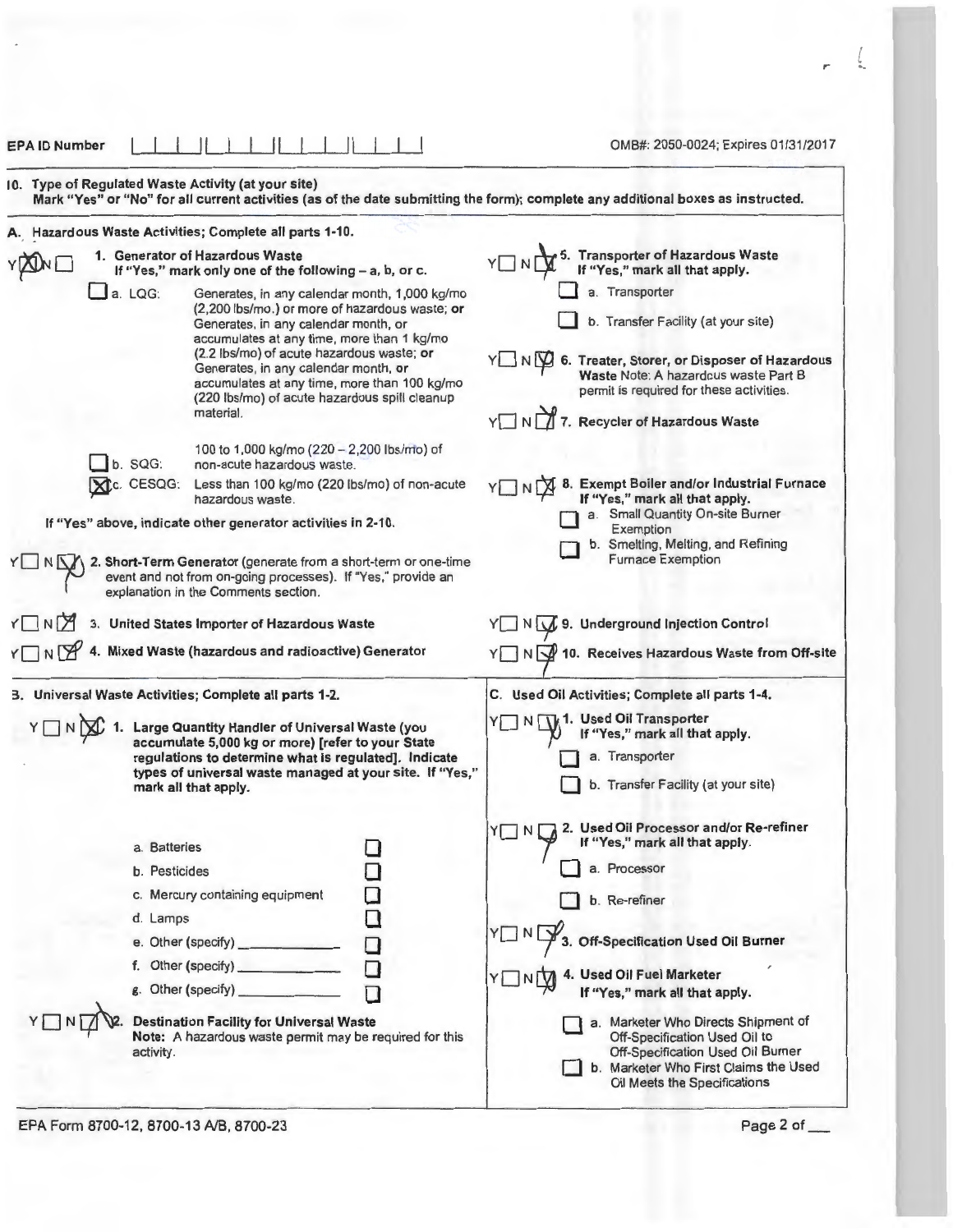| <b>EPA ID Number</b> |                                              |  | OMB#: 2050-0024; Expires 01/31/2017                                                                                                                                                                                                                                        |
|----------------------|----------------------------------------------|--|----------------------------------------------------------------------------------------------------------------------------------------------------------------------------------------------------------------------------------------------------------------------------|
|                      | wastes pursuant to 40 CFR Part 262 Subpart K |  | Eligible Academic Entities with Laboratories-Notification for opting into or withdrawing from managing laboratory hazardous                                                                                                                                                |
|                      | You can ONLY Opt into Subpart K if:          |  |                                                                                                                                                                                                                                                                            |
|                      | a college or university; AND                 |  | you are at least one of the following: a college or university; a teaching hospital that is owned by or has a formal affiliation<br>agreement with a college or university; or a non-profit research institute that is owned by or has a formal affiliation agreement with |
| ٠                    |                                              |  | you have checked with your State to determine if 40 CFR Part 262 Subpart K is effective in your state                                                                                                                                                                      |
|                      |                                              |  | 1. Opting into or currently operating under 40 CFR Part 262 Subpart K for the management of hazardous wastes in laboratories<br>See the item-by-item instructions for definitions of types of eligible academic entities. Mark all that apply:                             |
|                      | a. College or University                     |  |                                                                                                                                                                                                                                                                            |
|                      |                                              |  | b. Teaching Hospital that is owned by or has a formal written affiliation agreement with a college or university                                                                                                                                                           |
|                      |                                              |  | c. Non-profit Institute that is owned by or has a formal written affiliation agreement with a college or university                                                                                                                                                        |
|                      |                                              |  |                                                                                                                                                                                                                                                                            |
|                      |                                              |  | NO 2. Withdrawing from 40 CFR Part 262 Subpart K for the management of hazardous wastes in laboratories                                                                                                                                                                    |
|                      | <b>Description of Hazardous Waste</b>        |  |                                                                                                                                                                                                                                                                            |
| spaces are needed.   |                                              |  | Waste Codes for Federally Regulated Hazardous Wastes. Please list the waste codes of the Federal hazardous wastes handled at<br>your site. List them in the order they are presented in the regulations (e.g., D001, D003, F007, U112). Use an additional page if more     |
| DO0(                 |                                              |  |                                                                                                                                                                                                                                                                            |
| 0002                 |                                              |  |                                                                                                                                                                                                                                                                            |
| D008                 |                                              |  |                                                                                                                                                                                                                                                                            |
| 15009                |                                              |  |                                                                                                                                                                                                                                                                            |
| $sec\omega$          | generator                                    |  |                                                                                                                                                                                                                                                                            |
|                      |                                              |  |                                                                                                                                                                                                                                                                            |
|                      |                                              |  |                                                                                                                                                                                                                                                                            |
|                      |                                              |  |                                                                                                                                                                                                                                                                            |
|                      |                                              |  |                                                                                                                                                                                                                                                                            |
|                      |                                              |  |                                                                                                                                                                                                                                                                            |
| spaces are needed.   |                                              |  | Waste Codes for State-Regulated (i.e., non-Federal) Hazardous Wastes. Please list the waste codes of the State-Regulated<br>hazardous wastes handled at your site. List them in the order they are presented in the regulations. Use an additional page if more            |
|                      |                                              |  |                                                                                                                                                                                                                                                                            |
|                      |                                              |  |                                                                                                                                                                                                                                                                            |
|                      |                                              |  |                                                                                                                                                                                                                                                                            |
|                      |                                              |  |                                                                                                                                                                                                                                                                            |
|                      |                                              |  |                                                                                                                                                                                                                                                                            |
|                      |                                              |  |                                                                                                                                                                                                                                                                            |
|                      |                                              |  |                                                                                                                                                                                                                                                                            |
|                      |                                              |  |                                                                                                                                                                                                                                                                            |
|                      |                                              |  |                                                                                                                                                                                                                                                                            |

PA Form 8700-12, 8700-13 A/B, 8700-23 Page 3 of \_\_\_\_\_\_\_\_\_\_\_\_\_\_\_\_\_\_\_\_\_\_\_\_\_\_\_\_\_\_\_\_\_

k,

 $\overline{1}$